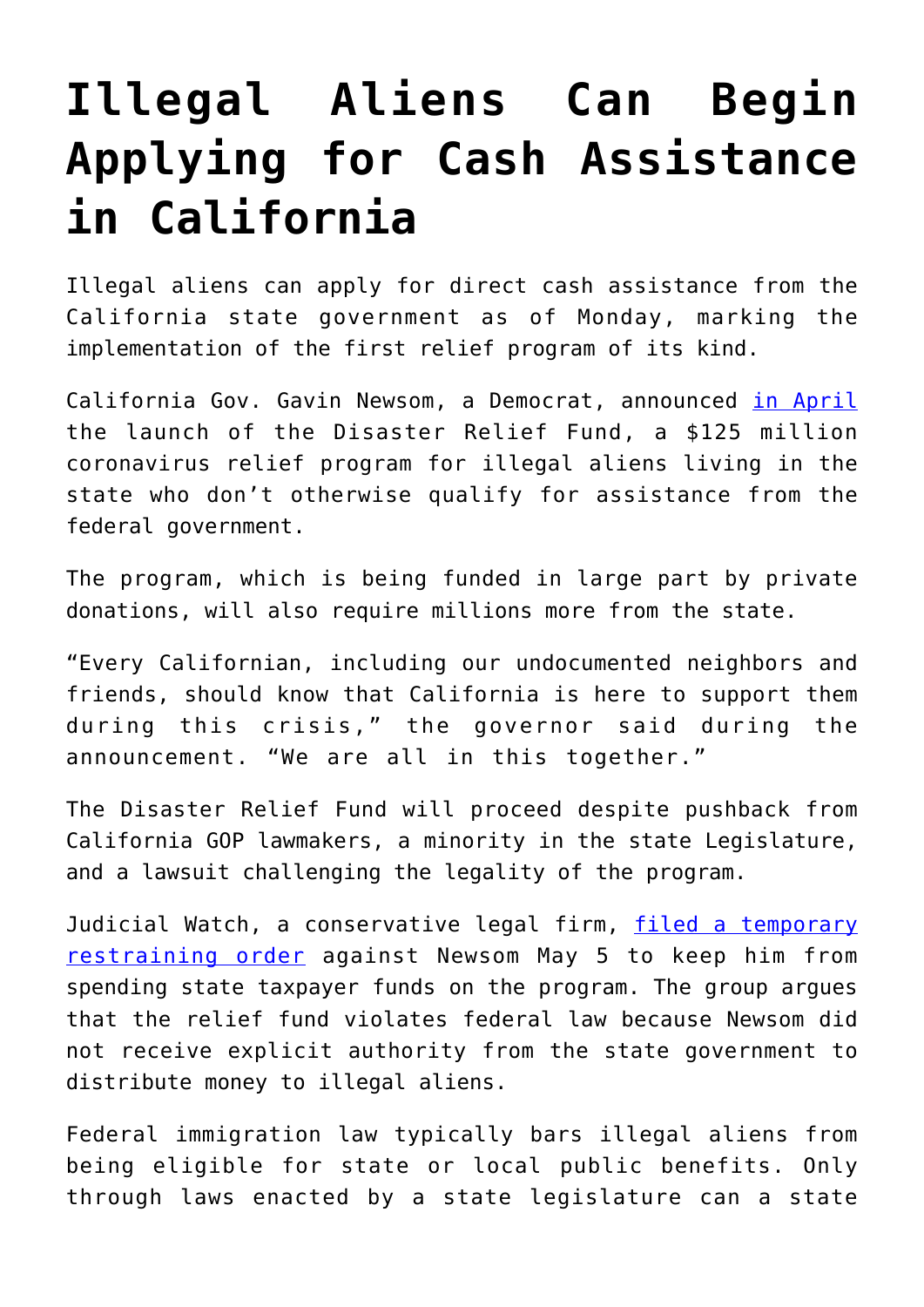government distribute financial assistance to illegal aliens.

The relief fund, nevertheless, enjoys strong support from the state's Democratic Party.

"California is showing the rest of the nation what true leadership looks like," Rep. Tony Cardenas, a Democrat who represents the state's 29th District, tweeted [on Monday.](https://twitter.com/RepCardenas/status/1262414105207595010)

The California program is being implemented after Democrats in Washington, D.C., passed another relief bill, the [HEROES Act,](https://www.dailysignal.com/2020/05/13/speaker-pelosis-coronavirus-bill-includes-billions-for-eligible-illegal-aliens/) that would make illegal aliens eligible for billions in federal relief.

California expects to distribute cash to about 150,000 illegal aliens in the state. The governor added at the time of the announcement that as much of 10 percent of California's workforce is undocumented – and deserving of financial assistance during the **coronavirus** pandemic.

The relief program is a public-private partnership, with \$75 million in funds being covered by California taxpayers and another \$50 million by philanthropic organizations. The fund will dole out one-time cash payments of \$500 to each eligible adult, and a cap of \$1,000 per family household.

Private donors to the relief program include the Chan Zuckerberg Initiative, the James Irvine Foundation, the Emerson Collective, the California Endowment, and the Blue Shield Foundation.

Newsom's administration is distributing the funds to a dozen nonprofit groups that have served immigrant communities in the past, [according](https://www.cnn.com/2020/05/18/us/california-undocumented-immigrants-relief-fund-trnd/) to CNN, and applicants can reach out to these organizations directly. Illegal aliens interested in the program can apply until June 30 or until money runs out.

—

*This [article](https://www.dailysignal.com/2020/05/19/illegal-aliens-can-begin-applying-for-cash-assistance-in-california/) has been republished with permission from* The